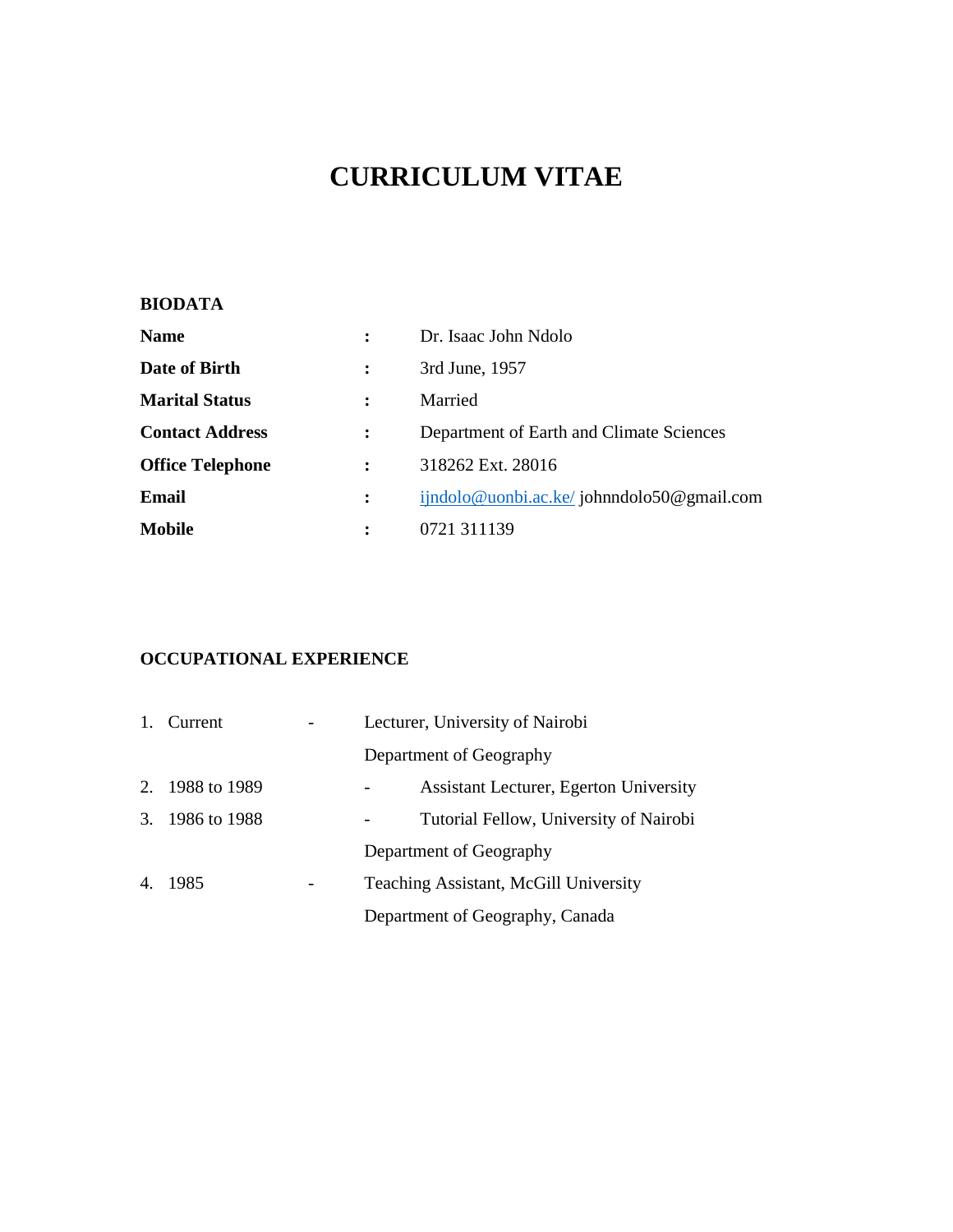## **PROFESSION AND CURRENT DUTIES**

Lecturer, University of Nairobi, Department of Geography, teaching the following:

- a) Undergraduate Courses
	- (i) Quantitative Methods
	- (ii) Research Methods
	- (iii) Fieldwork Data Acquisition and Analysis
	- (iv) Climatology
	- (v) Writing Teaching Modules (MODULE III and B. Ed Science) for CGP/SGP 105, 221, 324 & 422
- b) Postgraduate Courses
	- (i) KCS 606: Statistical Methods and Modeling in Communication.
	- (ii) CPY 502: Advanced Statistics in Psychology
	- (iii) CGP 501: Statistical Techniques and Analysis
	- (iv) Applied Urban Climatology
	- (v) Qualitative and Quantitative Analytical Methods in Social Sciences
	- (vi) Environmental Planning and Management

### **c) Other Responsibilities**

- (i) Internal Examiner, M.A. and M.Sc University of Nairobi
- (ii) Internal Examiner, CGP 105, CGP 221, CGP 422, KCS 306, CGP 501, CPY 502, KCS 703
- (iii) Undergraduate Dissertation and M.A/M. Sc. Thesis/Project Supervisor
- (iv) Coordinator, Physical Geography II
- (v) Member, Departmental Library Committee
- (vi) Member, Senior Common Room Committee
- (vii) Chair, Departmental Conflict Resolution Committee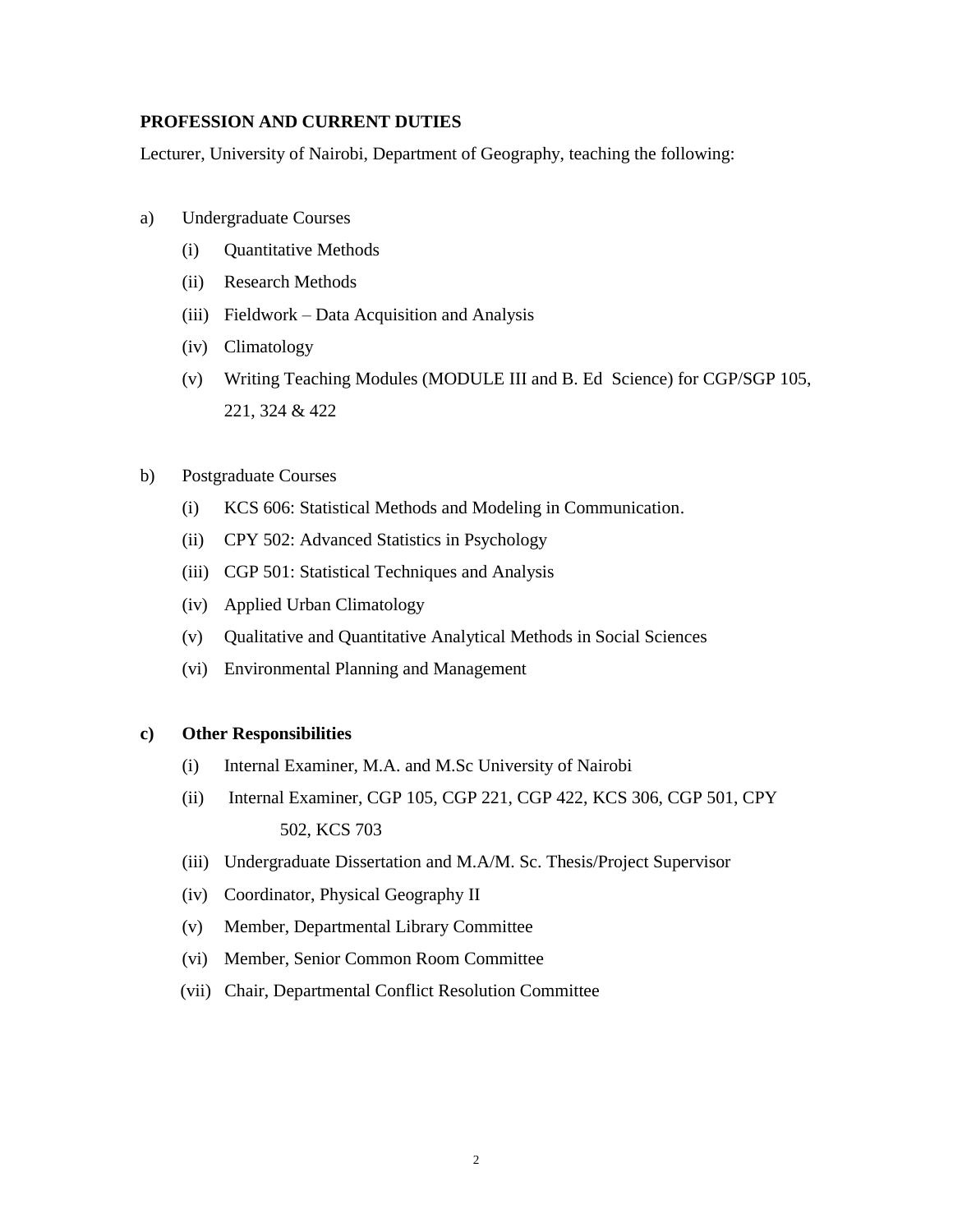#### **EDUCATION**

| 1) | 1964-1971     | Nyaani Primary School-KPE, B.A.B.                                   |
|----|---------------|---------------------------------------------------------------------|
|    | $1972 - 1975$ | Machakos Boys School – EACE Division I.                             |
| 3) | $1976 - 1977$ | Machakos Boys School – EAACE 4 Principals $& 1$ Subsidiary.         |
| 4) | $1978 - 1981$ | University of Nairobi -- B.ED (Science) – First Class Honours.      |
| 5) | $1982 - 1986$ | University of Nairobi – M.SC Geography in Agroclimatology.          |
| 6) | 1985          | McGill University – Advanced Courses in Climatology and Statistics. |
| 7) | 2018          | University of Nairobi -- Ph.D Geography in Urban Climatology.       |
|    |               |                                                                     |

Master of Science Thesis Title: **Water balance and Rice Yields in a Tropical** 

**Environment: Case Study of Mwea Irrigation Settlement.** University of Nairobi, 1985 Ph.D Thesis Title: **Effects of Urbanization on Rainfall and Temperature over the City of Nairobi, Kenya.** University of Nairobi, 2018

#### **RECENT RESEARCH PARTICIPATION**

Data Analysis on "**Political Economy of Health Care Financing Reforms in Eastern Africa**: sponsored by *African Economic Research Consortium.*

# **THESES AND DISSERTATIONS SUPERVISED**

#### **M.A Communication Studies**

- 1. Kung'u, S. W. (2005) An Investigation of Bias by Audience of Electronic Media in Central Province of Kenya: A Case Study of Murang'a Municipality.
- 2. Ogola, P. A. (2015) Assessing Communication Channels and The Impact of Agricultural Information Used by Farmers in Watermelon Production in Yimbo East Ward, Siaya County.
- 3. Ochieng, B. A. (2017) A Study of Agenda Setting on Political Corruption by Two Newspapers in the Period Preceding the 2013 General Elections in Kenya
- 4. Mary, W. N. (2020) Impact of Social Media Platforms on Family and Household Interactions in Limuru Town.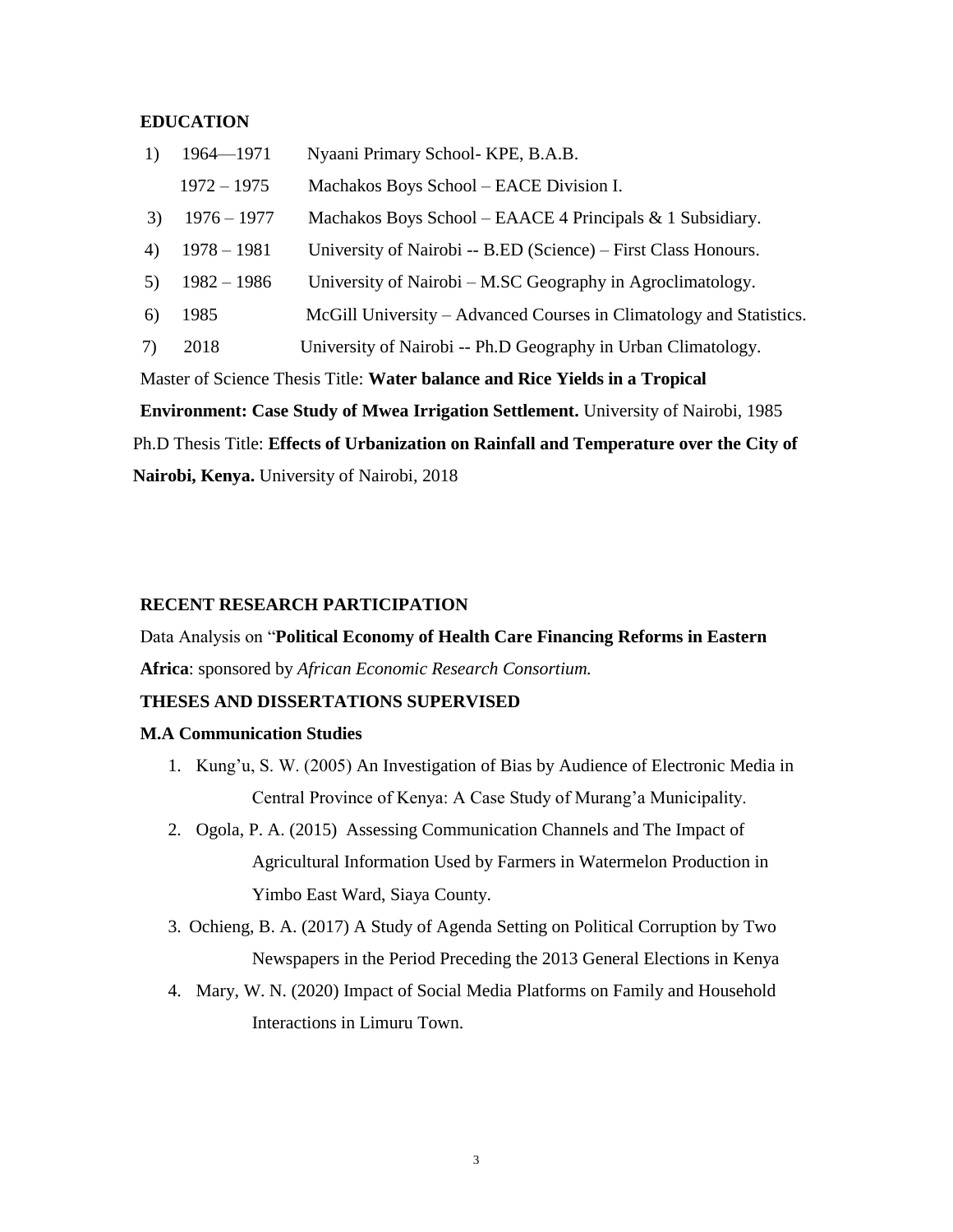# **M.A & M.Sc. THESES AND DISSERTATIONS IN GEOGRAPHY AND ENVIRONMENTAL STUDIES**

- 5. Mbogo, J. N. (2014) The Clean Development Mechanism in Kenya: A Case Study of the Olkaria Geothermal Project.
- 6. Okemwa, O. N. (2017) The Impact of Green Architecture on Energy Consumption in Highrise Office Buildings in Nairobi.
- **7.** Nthuni, J. M. (2017) Climate Variability and Adaptation Strategies on Maize Yield in Meru South Sub-County of Kenya.
- 8. Kyalo, A. N. (2018) Rainwater Harvesting as an Adaptation Strategy for Enhanced Water Source in Machakos Town.
- 9. Omondi, C. O. (2018) Impact of Climate Variability on Surface Water Resources in Homa Bay County
- 10. Muli, J. M. (2014) The Impact of Irrigated Agriculture in Dry Lands on the Natural Environment: A Case Study of Chala Ward in Taita Taveta County, Kenya.
- 11. Ombogo, M. O. (2013) The Impact of Climate Variability on Pastoralism: Forage Dynamics and Trends in Cattle Population in Kajiado County, Kenya.
- 12. Kyalo, A. N. (2018) Rainwater Harvesting as an Adaptation Strategy for Enhanced Water Resource in Machakos Town.
- 13. Amboga, R. M. (2013) An Investigation of Urban Heat Island Phenomenon in Nairobi.
- 14. Okello, L. O. (2016) Vulnerability of Schools in Urban Informal Settlements to Hazards and Disasters: A Case Study of Mukuru Kwa Njenga Informal Settlement.
- 15. Nyambane, S. (2020) Effects of Agricultural Drought on Livelihoods Vulnerability in Yatta, Machakos County.
- 16. Kibii, C. J. (2020) Social and Environmental Effects of Stone Quarrying in Tuluongoi Location, Tenges Division, Baringo County.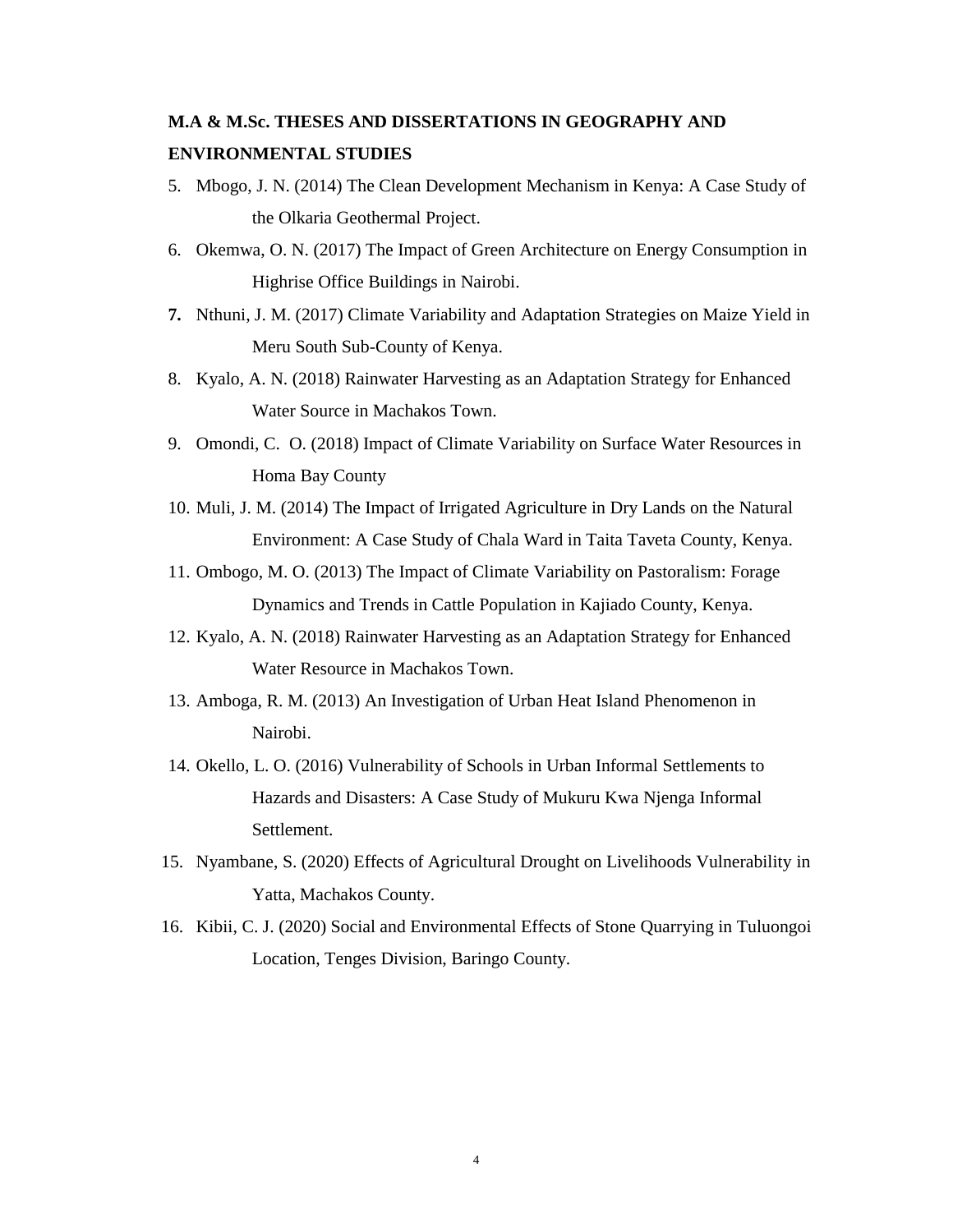#### **PUBLICATIONS**

- **1. Ndolo, I.J., (1985): Water Balance and Rice Yields in a Tropical Environment: A Case Study of Mwea Irrigation Settlement.** M.SC. Thesis.
- **2.** Lewis, J. and **I.J. Ndolo, (1987): Estimating Moisture Availability for Rice in Mwea, Kenya.** *Agric. Jour. Vol. 41:* (81-90).
- **3. Ndolo, I.J., (1989): A Dependable Cumulative Soil Water Balance Model for Rice.** *Paper Presented at WMO Seminar*, Nairobi, Kenya.
- **4. Ndolo, I.J., (1998): Some Aspects of the Urban Microclimate of Nairobi City,**  *African Urban Quarterly Journal.*
- **5. Ndolo, I.J.,** N. J. Muthama, C. Oludhe, J. K. Ng'ang'a & R. S. Odingo **(2017):**

**Diagnosis of Urbanization and seasonal Rainfall over the City of Nairobi.** *J. Meteorol, Related Sci*. Vol 10, Issue 1 (25-34)

**6. Ndolo, I. J.,** N. J. Muthama, C. Oludhe, J. K. Ng'ang'a & R. S. Odingo **(2018):** 

**Influence of Urbanization on Minimum and Maximum Temperature Characteristics over Nairobi City.** *J. clim. chang. sustin.* Vol 1 Issue 2 (73- 81)

- **7.** Irandu, E. M. **and I. J. Ndolo (2018): Green Energy for the City of Nairobi: A Path to Sustainable Future.** Chapter 9 in *Food Security, Renewable Energy and Water. Insights on Sustainability.* Kenya Literature Bureau
- **8.** Omondi, C. O., **I. J. Ndolo** and I. A. Nyandega **(2019): Impact of Rainfall Variability on Surface Water Resources in Homa Bay County, Kenya.** *J. sustain. environ. peace* 1(3) (84-90)
- **9. Ndolo, I. J. (2020): Statistics as a Tool for Critical Thinking and Value Creation.** *The Nairobi Journal of Literature No.9 (Special Issue)* (198 -205)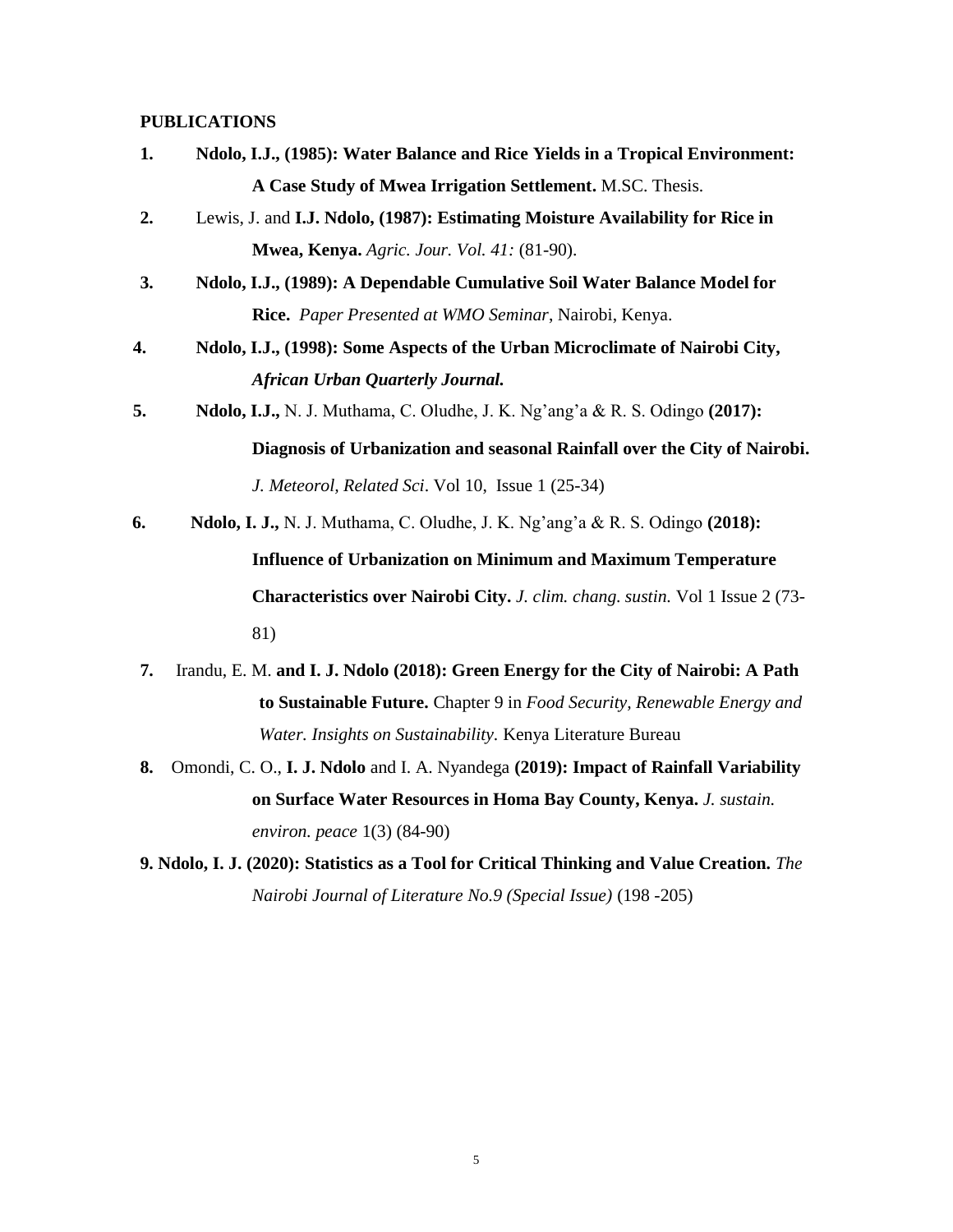# **PAST CONSULTANCIES**

- **1. Data Analysis on Political Economy of Health Care Financing Reforms in Eastern Africa (1998):** sponsored by *African Economic Research Consortium*
- **2. The Climate and Agricultural Activities of Marsabit District. (2004)** by *Agricultural and Research Foundation (AGREF)*